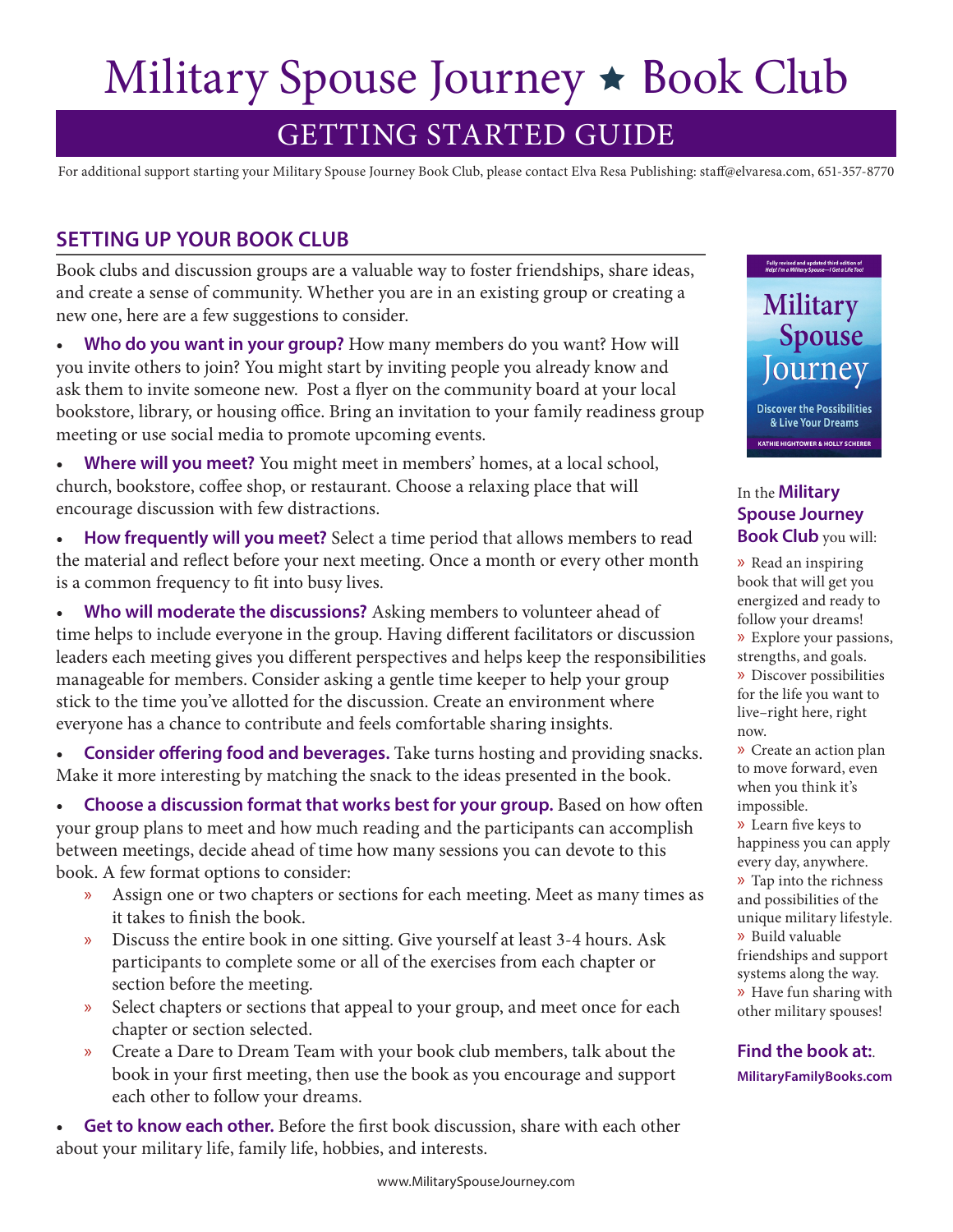# Military Spouse Journey  $\star$  Book Club

# JOURNEY DISCUSSION GUIDE

Based on the book *Military Spouse Journey: Discover the Possibilities & Live Your Dreams* by Kathie Hightower and Holly Scherer

#### **OVERVIEW**

This discussion guide takes you step by step through the book *Military Spouse Journey: Discover the Possibilities & Live Your Dreams* by Kathie Hightower and Holly Scherer, published by Elva Resa Publishing. These questions are just a guide; we encourage you to explore others based on your group's interests.

Use the helpful tips from *Military Spouse Journey* to live your dreams right now. By talking about each section and sharing your personal experiences, you'll benefit even more from the book's key messages and exercises.

### **DISCUSSION QUESTIONS**

#### *Keys to Happiness—Introduction, Chapters 1-2:*

1. Life is a journey. What is one important thing about your journey as a military spouse so far? What is your dream? What does the title of this book mean to you?

2. Do you agree with the five keys to happiness? How have you seen these keys work or not work in your military life? What crutches of military life (deployment, PCS moves, family obligations, etc.) have you used as an excuse to not pursue what you want in life?

3. The authors were inspired by other military spouses who followed their dreams. Share the story of your mentor or role model.

### *Define Your Journey: Ideals, Strengths—Chapters 3-5:*

- 1. Why is the whole-istic approach important? What are your whole-istic dreams?
- 2. In addition to family and friends, name one thing you are grateful for.
- 3. What does "as is" mean to you?
- 4. From the "My Ideal Life" activity, share some of the ideals you wrote down and dream items you can add to your environment now.
- 5. Share two of your greatest strengths from the "My Strengths" worksheet.

#### *Define Your Journey: Goals, Action Steps—Chapters 6-7:*

1. Which life exploration exercise (Life/Bucket List, Hearts Desire File, Virtual Treasure Map) appeals most to your personality? Did it help you define your journey and set goals?

2. What goals did you write down? What are some potential actions you can take to get started?

Military **Spouse** Journey **Discover the Possibilities** & Live Your Dreams

**THIE HIGHTOWER & HOLLY SCHEREF** 

Fully revised and updated third edition of<br>Help! I'm a Military Spouse-I Get a Life Too!

"What brings you joy is that you identify what you want in line with your values, and you take action to get it." —Chapter 2, p. 9

"To create a life that works for you within this military life, you have to open yourself up to the possibilities... It's important to learn to automatically ask...'What is possible here?'"— Chapter 8, p. 73